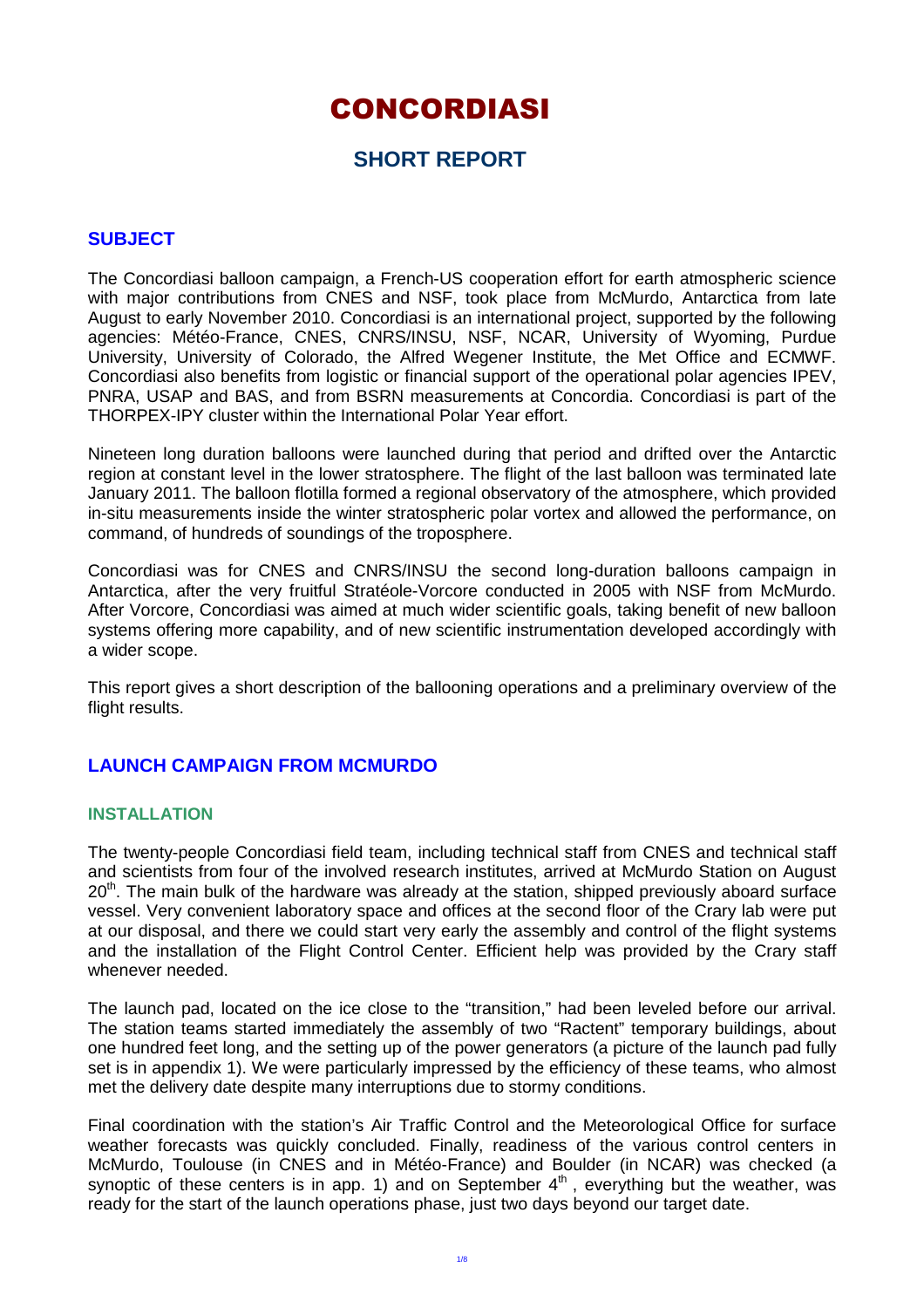#### **LAUNCH OPERATIONS**

We launched twenty balloons from September  $8<sup>th</sup>$  to October 26<sup>th</sup>, for actually nineteen flights. We stopped a flight very early after take-off because of a launch operation mishap that would have probably impaired the mission of this flight. The payload was nevertheless launched again after refurbishment.

The launches were possible only if several conditions were met, in particular: that the stratospheric polar vortex extended over the McMurdo region, and that surface wind were weak enough. Despite a rather stormy season as compared to 2005, launch windows meeting these criteria and long enough for the balloon operations were found, enabling us to achieve a regular launch rate of twothree launches per week over seven weeks. Therefore, in addition to placing the balloons at the right time for science, it was also possible to obtain a smooth distribution of the balloons in time and space inside the vortex.

The availability on the launch pad of two launch-preparation "Ractent" buildings, a special effort agreed on by NSF, was a key factor for making possible this sustained launch rate. This was possible also thanks to the quality and reliability of the support provided by the station teams and management, kept at a high level especially during this whole critical phase.

## **FLIGHTS OVERVIEW**

The mean flight duration has been 69 days, the longest flights lasted 95 days, the number of days for the flotilla summed up to 1316 days. Fig.1 depicts the trajectories of the balloons, very well centered over the Antarctic region. The size of the flotilla peaked at 17 balloons, its evolution with time is presented in fig. 2.

Three payloads were recovered after landing: two at McMurdo and one in Tasmania. Twelve flights were terminated above the ocean (Pacific Ocean 7, Atlantic 3, Indian 2) and four above Continental Antarctica or Ice Shelves. The landing positions of these last four payloads, unrecovered, are reported in app. 1.

Correlative measurements, consisting mainly of vertical soundings of the ozone concentration, were performed during the campaign from different bases on the Antarctic Continent, when Concordiasi balloons were passing over these locations. It included Dumont D'Urville (F), Syowa (J), Neumayer (G), Davis (A), Belgramo (Arg-Sp) and of course McMurdo. Intense observation activity was also conducted for Concordiasi from Rothera (UK), Dumont D'Urville (F) and Concordia (It-F).

#### **SCIENTIFIC DATA**

The "Driftsonde" measurement program, actually the primary objective of Concordiasi, was achieved beyond expectations. 639 atmospheric soundings could be done successfully from the balloons, through the release of "dropsondes" from the NCAR Driftsonde systems, under command by Météo-France. This was well in line with the 600 soundings we were expecting.

A map of the soundings is drawn in fig.3, one can see the distribution almost exclusively over the Continent, and over the Sea-Ice, thanks to the Winter Polar Vortex which forced the trajectories of the balloons to stay over the Antarctic region.

Most of these soundings were performed during overpasses by the "IASI" space-borne atmospheric sounder onboard METOP, some of them also by the A-Train, a series of satellites including AQUA with "AIRS", a similar instrument to IASI, and other instruments documenting cloud profiles. These soundings will be analyzed in particular to help design and validate methods and algorithms to process observations provided by these space-borne sounders over icy surfaces, and thus increase their contribution to numerical weather prediction models.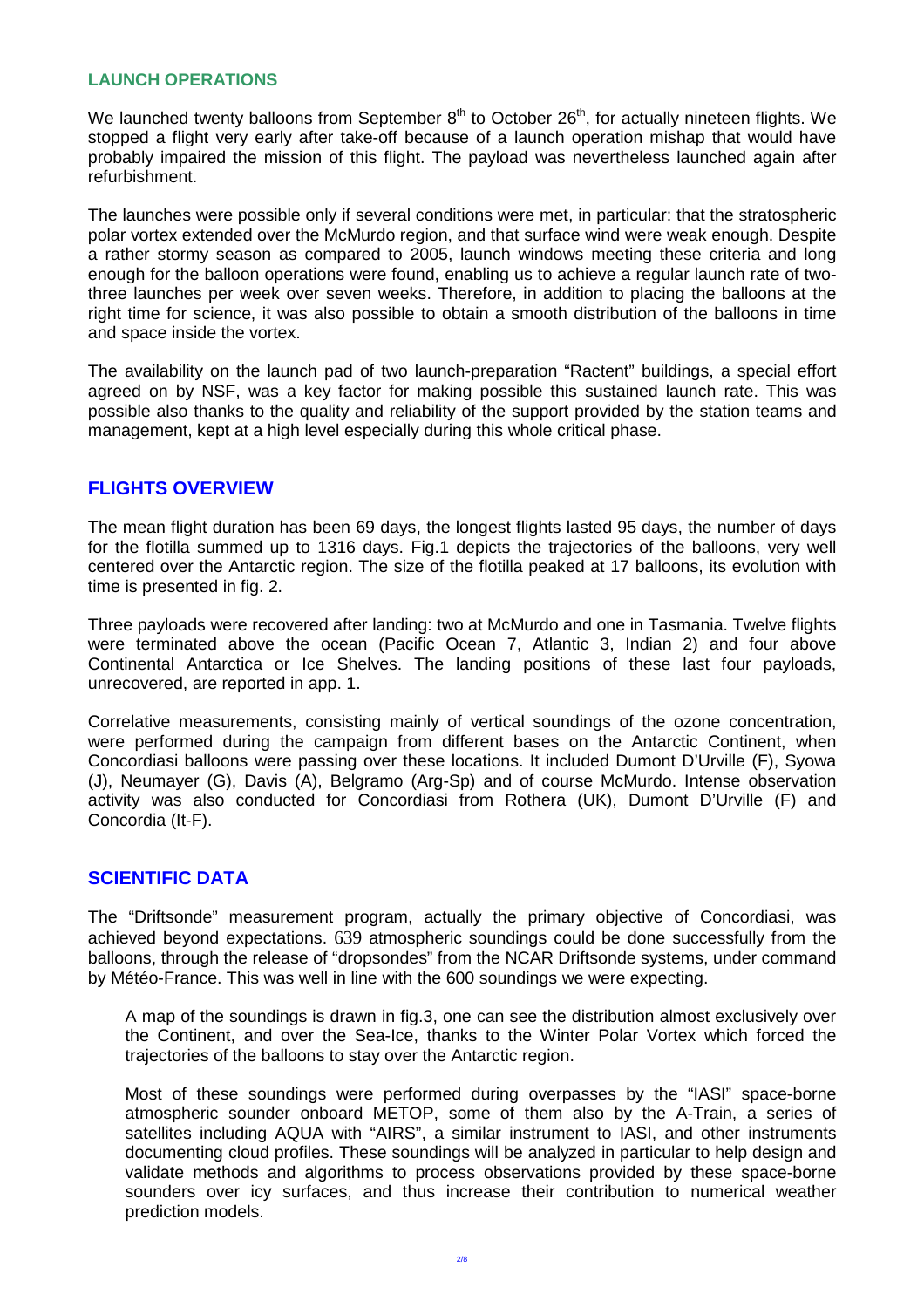These soundings will also be used for other goals related to atmosphere modeling such as for instance to study the impact of targeted observations on these models.

A second range of measurements, "in situ", were aimed at documenting the depletion of the stratospheric ozone layer, the ozone layer seasonal evolution, and stratospheric dynamics; three highly interrelated topics. Super-pressure balloons tend to continuously drift in the same air parcel, which makes them a very unique device to monitor the evolution with time of the sampled air parcels. The instruments for in situ measurements had been designed and produced by: U. of Wyoming in Laramie, U. of Colorado in Boulder and Laboratoire de Météorologie Dynamique in Palaiseau. Although anomalies, involving CNES systems, occurred on several flights which reduced by about 30% the amount of measurements that the flight extents would have allowed, the scientific goals were met. This was possible thanks to a high level of redundancy between the flights, combined with a very good reliability of the scientific instruments.

Simultaneous measurements of Polar Stratospheric Clouds, of ozone concentration and of air pressure and temperature were obtained over a total duration of 8 weeks. Fig. 4 depicts the trajectory segments with such measurements. This measurement duration is less than expected, that part of the mission being the most affected one by the anomalies of the onboard systems. However this brings very valuable and unprecedented data for the study of ozone destruction process parameters.

Fig. 5 depicts the trajectory segments with simultaneous measurements of ozone concentration and of high precision air pressure and temperature, over a total duration of 35 weeks. This will help in the study of Spring depletion and Summer recovery of the ozone layer in relation with the atmosphere dynamics.

High precision and high temporal and spatial resolution measurements of balloons position, air pressure and temperature have been performed over a total duration of 128 weeks over the various flights. This type of measurements had already been performed during Stratéole-Vorcore, they are recognized today as unique information on the stratospheric dynamics. The new set of data with higher precision and a gain of an order of magnitude in spatial and temporal resolution will allow a new step forward in this area.

It was essential to start these flights early in September, to document the most active season, when polar atmosphere is lit again by the sun, inducing ozone hole formation. As already said above, that objective was achieved, adding much to the value of the measurements.

Finally we flew the two instruments from Purdue U. as a first experiment of atmospheric sounding through GPS radio-occultation. Measurements over 15 weeks were achieved, well in line with the expectation, trajectories with these instruments active are presented in fig. 6.

A wide part of the Concordiasi data was disseminated by Météo-France in near real time on the Global Telecommunication System of the World Meteorological Organization to be made available for the numerical weather prediction models. The impact of these data sets on the quality of the predictions is currently being studied. These data are also used to document model performance in general, and several numerical weather predictions centers have provided their outputs at the sonde locations to perform an intercomparison study.

#### **CONCLUSION**

Super-Pressure balloons offer unique observation capabilities of the atmosphere. When associated with the Driftsondes, the scientific scope of these systems gains one more dimension. Motivated by Science groups clearly ready to invest on research with such observation systems, CNES and NCAR have devoted a long-standing effort to bring them to a high level of capabilities. Concordiasi is the first program using this observation system at its full maturity.

As a program to be conducted in Antarctica, with induced high logistics costs, preparation of Concordiasi has been specially defined so as to maximize the chances of success. This approach consisted first in a conservative validation phase, including a long and comprehensive ground test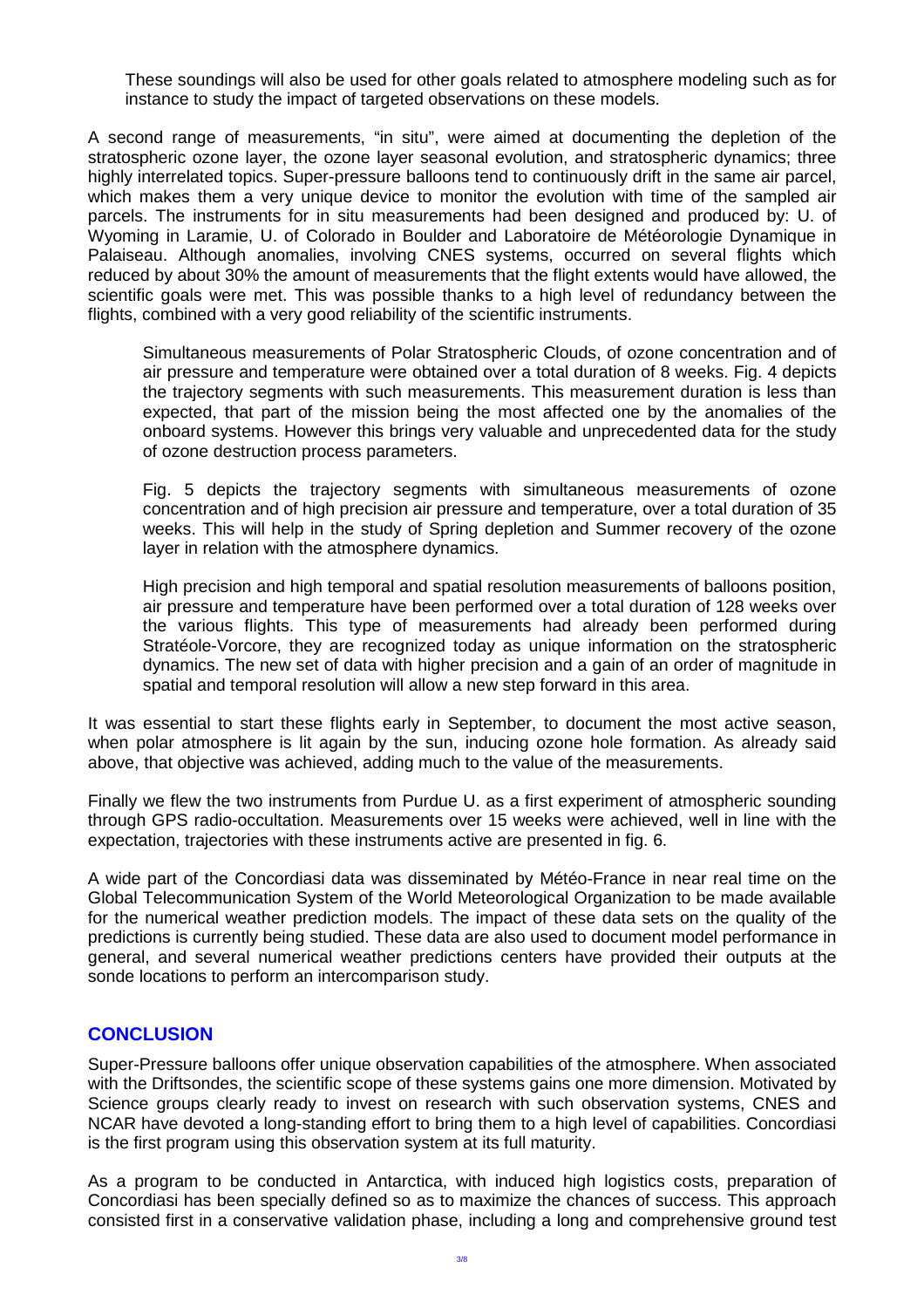program and flight campaigns. The campaign was finally decided after completion of this cumbersome validation phase. Secondly a high level of redundancy was applied, to cope with several feared events. Unfortunately, such an anomaly that was not one of those feared a priori but that impacted the onboard communications, did occur on some of the flights, and contributed to reduce the quantity of in-situ measurements. This problem is being analyzed at CNES, and has remained so far unexplained. Despite this anomaly, the results obtained, thanks to the flights redundancy level and the very good reliability of the scientific instruments and Driftsonde systems, are for most parts of the mission clearly sufficient to meet the scientific goals. Concordiasi has brought an unprecedented batch of data sets performed at the right time in the situations that were looked for, and while the analysis of the results is still in a very preliminary phase, there is no doubt that the scientific outcome will be of great value.

Concordiasi is the result of a close cooperation between French and US scientific and technical teams. Lot of work in common and close collaboration was required at many levels to form a consistent and efficient system from design to operations. Concordiasi is in particular a result of the excellent cooperation between NCAR and CNES initiated about seven years ago.

The cooperation with NSF, obviously a key factor for this success, has been very efficient; all actions were conducted according to the plans, despite the many difficulties inherent to Antarctica. We would like to gratefully acknowledge the NSF and the USAP staff for their contributions to the Concordiasi project. We fully appreciate the value of the effort that has been devoted to meet the objectives, and we have been very sensitive to the warm spirit that has prevailed all along this activity.

The French Polar Institute IPEV, in addition to support and bring direct contributions to the project at Concordia and Dumont D'Urville has been very helpful in setting up the cooperation with NSF, we fully appreciate the value of these commitments.

Currently the data are being processed for a final check and analysis has started. A second Concordiasi scientific workshop, organized by Météo-France, and kindly hosted by NCAR will take place in Boulder, Co. late October 2011.

May  $6^{th}$  2011,

Concordiasi CNES Project Manager, Concordiasi Principal Investigator,

 $\circ$ 

Philippe Cocquerez **Florence Rabier** Florence Rabier CNES, Toulouse Space Center Metéo-France, Toulouse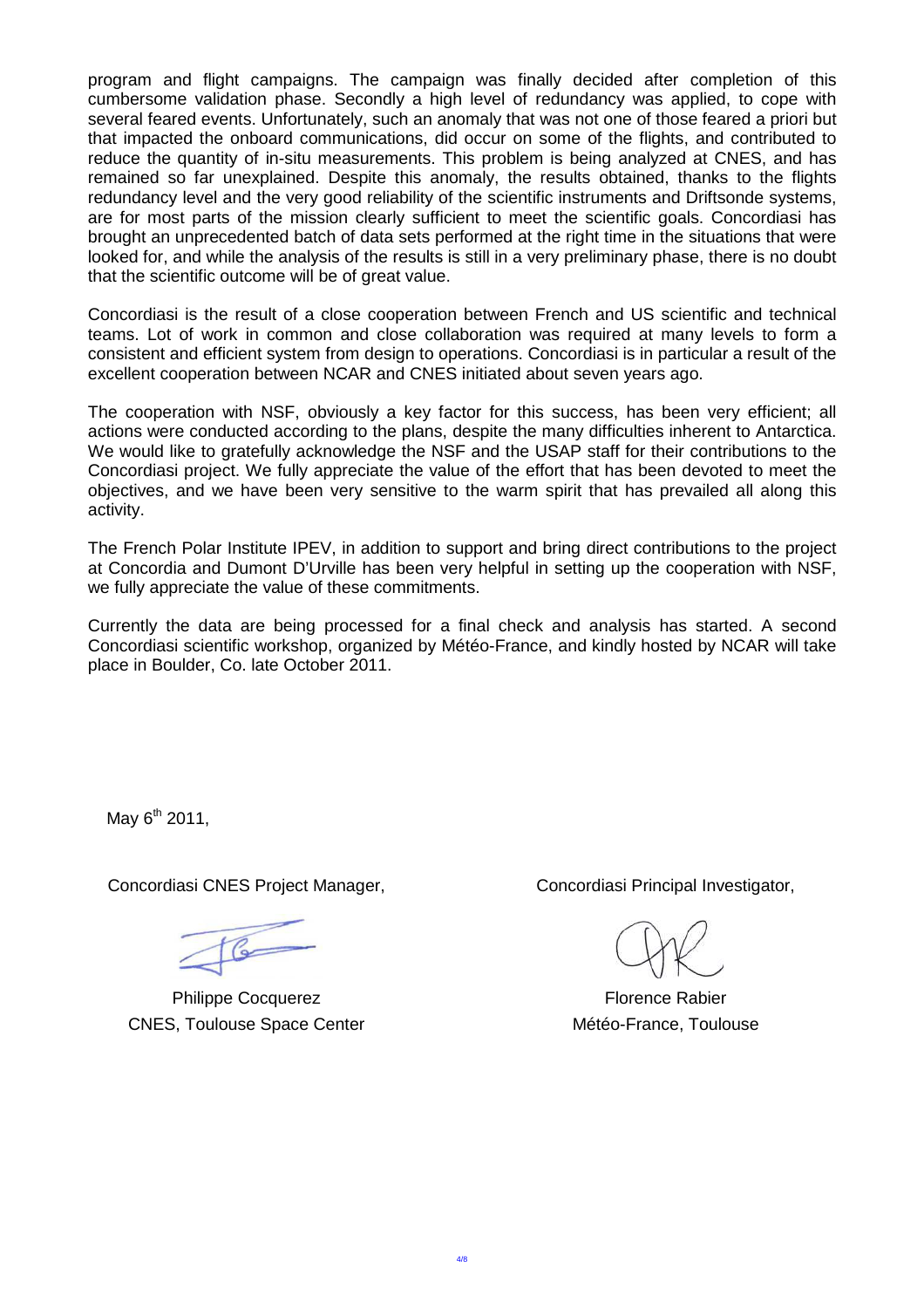

**Fig. 1 Flight Trajectories**



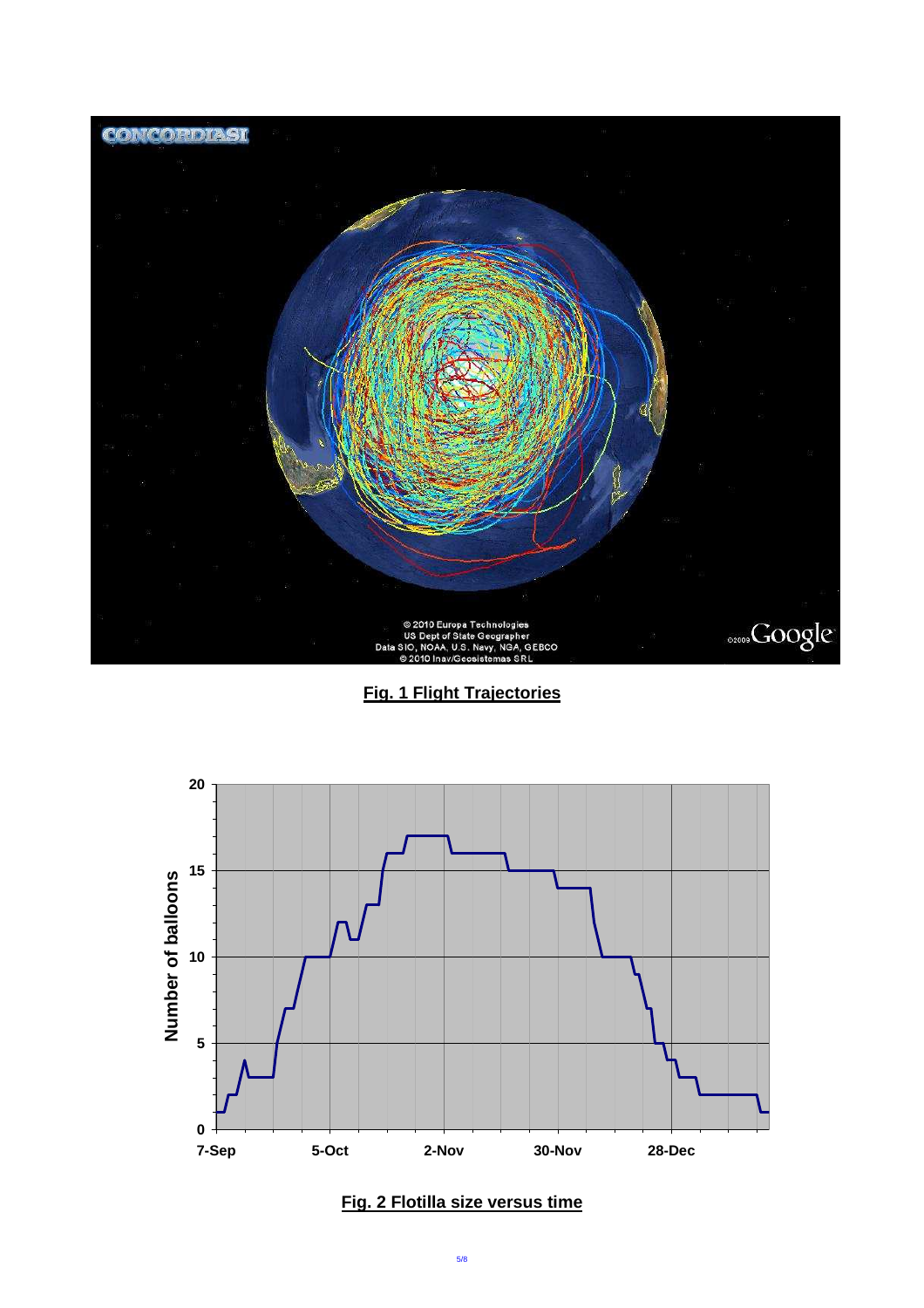

**Fig. 3 Map of the 620 Driftsonde soundings, Sept. 25 th to Nov.15th**





- 
- **Fig. 4 Trajectories with measurements for Fig. 5 Trajectories with measurements for the study of ozone seasonal evolution the study of ozone seasonal evolution**



**Fig. 6 Trajectories with measurements for the GPS radio-occultation experiments**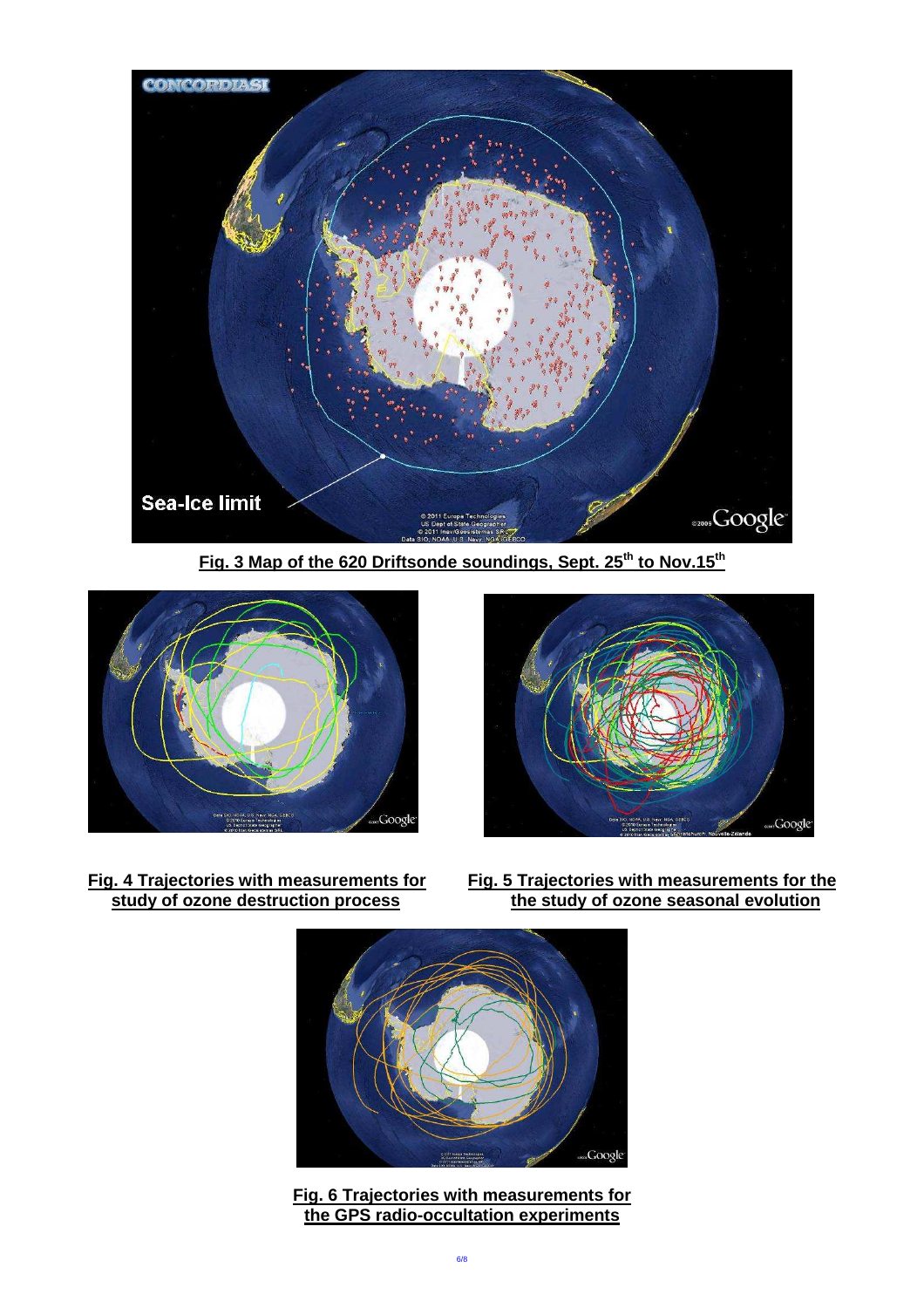# **APPENDIX 1**



## **Launch pad, with the 2 "Ractents"**



## **Organization for flight and science control**